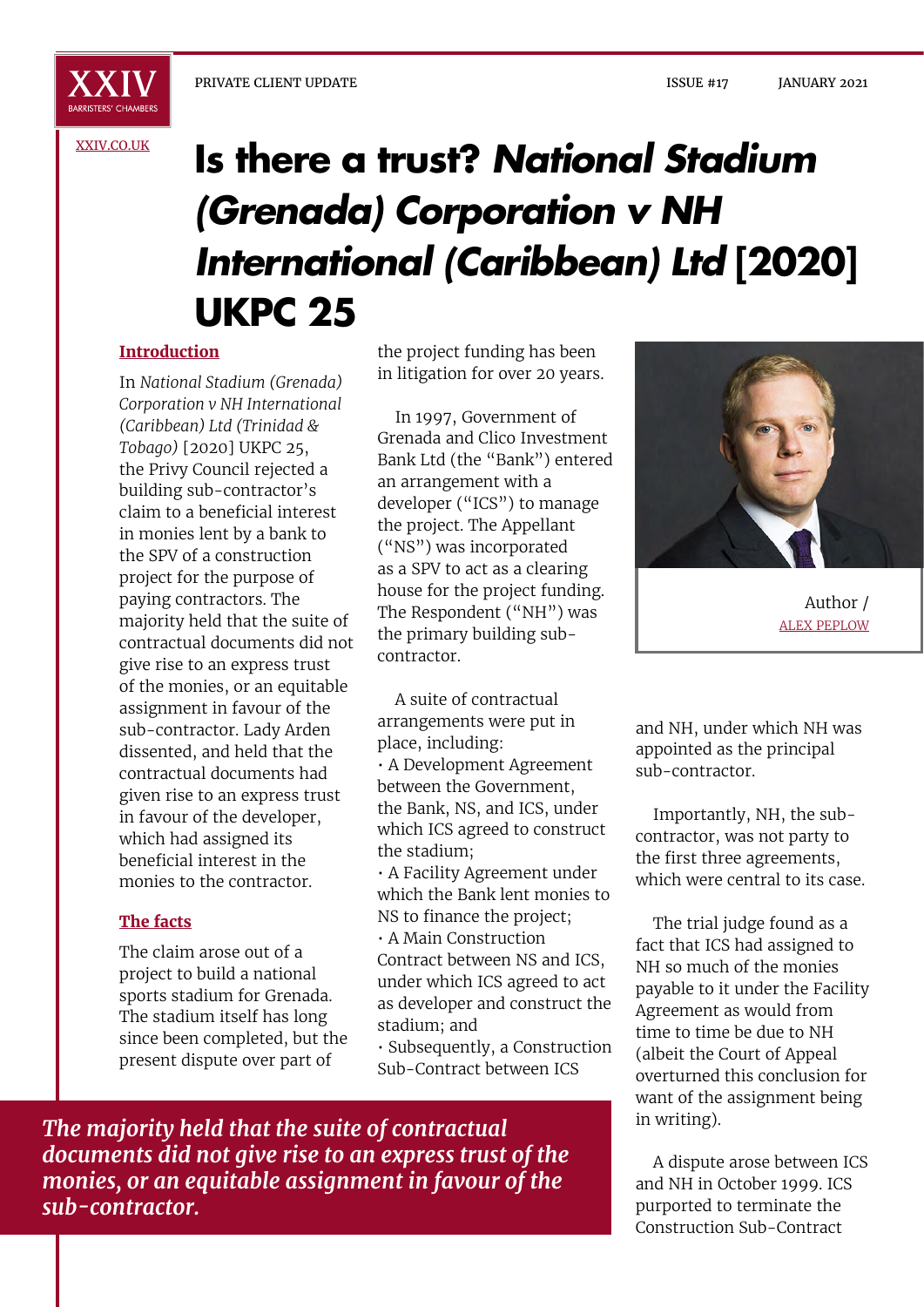XXIV BARRISTERS' CHAMBERS

[XXIV.CO.UK](http://xxiv.co.uk)

# *NH argued that it was the beneficial owner because either: • The various contracts gave rise to an express trust of those monies in its favour; or*

*• ICS had a beneficial interest in the monies under those contracts, which it had equitably assigned to NH.*

and excluded NH from the project. NH claimed that it was owed the equivalent of c. USD2.6m, and obtained a freezing order preventing the Bank from reducing NS' account balance below this level. The ultimate question was whether NS or NH was the beneficial owner of the frozen monies.

NH argued that it was the beneficial owner because either:

• The various contracts gave rise to an express trust of those monies in its favour; or • ICS had a beneficial interest in the monies under those contracts, which it had equitably assigned to NH.

## **The Board's decision**

The Board held that the question whether NH had a beneficial interest in the frozen funds (either through an express trust or an equitable assignment) depended on the mutual intention of the relevant

parties in establishing the suite of agreements for the implementation of the project (to which NH itself was not party). The mutual intention was to be ascertained by an objective assessment of the terms of the relevant agreements – in other words, ordinary contractual principles.

The majority of the board held that *"In a context like this, a court will be astute to ensure that a trust relationship in respect of money held to fund the scheme is clearly indicated in the contractual documentation. A trust will not readily be found to exist if that would undermine or contradict what appears to be a network of purely contractual relationships providing on their face for personal rather than proprietary rights as between the participants."*

They concluded that the Facility Agreement was intended to create an ordinary relationship of banker and

customer, which a trust arrangement would have cut across.

Significantly, a trust deed had been used for another part of the financing arrangements, and so it could not be said that those who prepared the Facility Agreement were unfamiliar with how to constitute an express trust. The absence of clear language pointing to a trust was clearly an important part of the majority's reasoning. They concluded that nothing in the relevant agreements indicated that NS was to hold any part of the monies it borrowed from the Bank on trust for NH or anyone else.

On the equitable assignment issue, the majority held that NH did not have a beneficial interest in the frozen monies by way of an equitable assignment. NH's main case on this issue failed because there was nothing to support

*The Board held that the question whether NH had a beneficial interest in the frozen funds (either through an express trust or an equitable assignment) depended on the mutual intention of the relevant parties in establishing the suite of agreements for the implementation of the project (to which NH itself was not party). The mutual intention was to be ascertained by an objective assessment of the terms of the relevant agreements – in other words, ordinary contractual principles.*